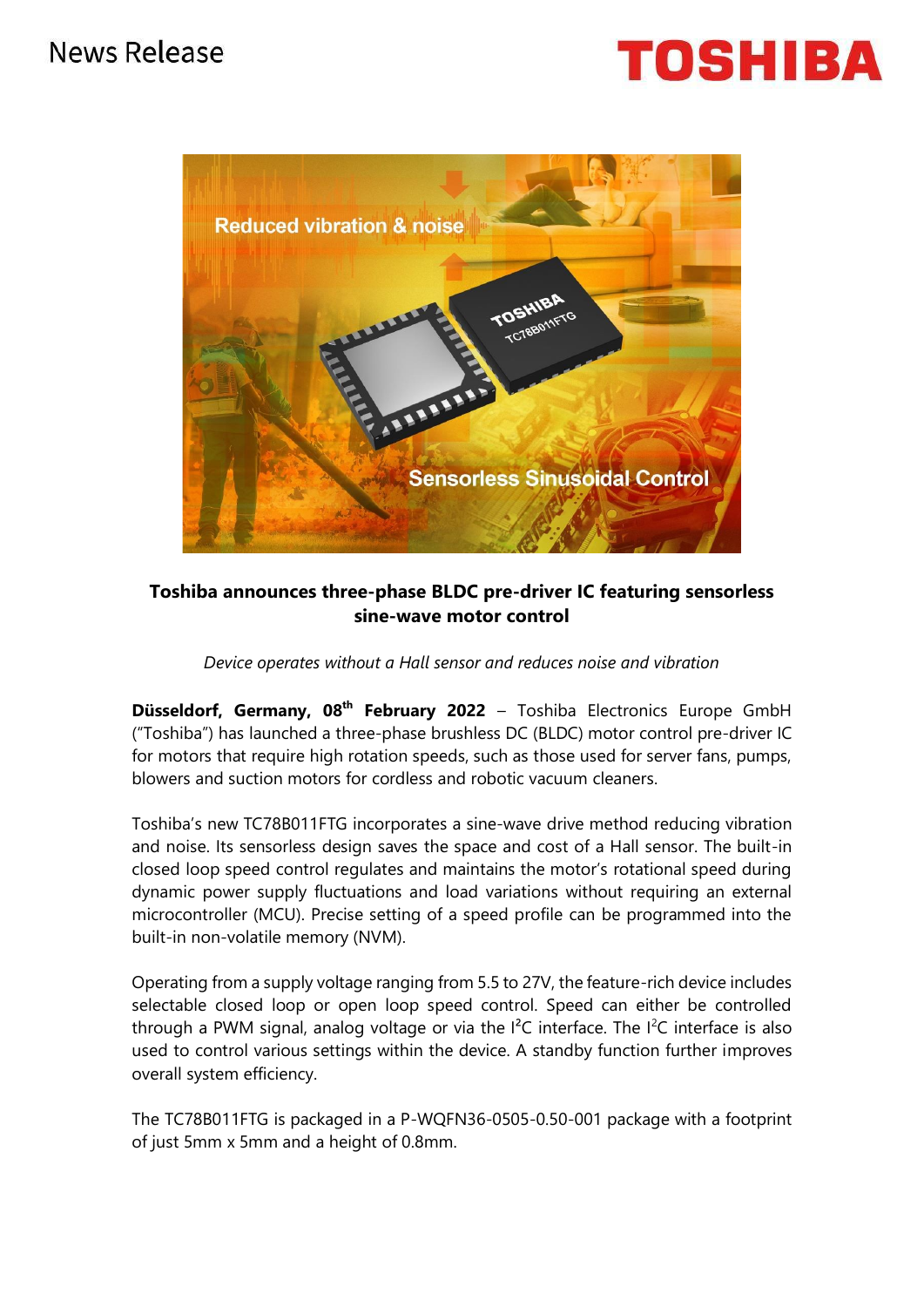# **News Release**



Also available is Toshiba's existing TC78B009FTG device, which uses trapezoidal control, allowing designers to select the most appropriate product depending on their preferred motor drive method.

Mass production and shipment of the TC78B011FTG starts today.

Further information for both devices can be found here: TC78B011FTG - [https://toshiba.semicon](https://toshiba.semicon-storage.com/eu/semiconductor/product/motor-driver-ics/brushless-dc-motor-driver-ics/detail.TC78B011FTG.html)[storage.com/eu/semiconductor/product/motor-driver-ics/brushless-dc-motor-driver](https://toshiba.semicon-storage.com/eu/semiconductor/product/motor-driver-ics/brushless-dc-motor-driver-ics/detail.TC78B011FTG.html)[ics/detail.TC78B011FTG.html](https://toshiba.semicon-storage.com/eu/semiconductor/product/motor-driver-ics/brushless-dc-motor-driver-ics/detail.TC78B011FTG.html)

TC78B009FTG - [https://toshiba.semicon](https://toshiba.semicon-storage.com/eu/semiconductor/product/motor-driver-ics/brushless-dc-motor-driver-ics/detail.TC78B009FTG.html)[storage.com/eu/semiconductor/product/motor-driver-ics/brushless-dc-motor-driver](https://toshiba.semicon-storage.com/eu/semiconductor/product/motor-driver-ics/brushless-dc-motor-driver-ics/detail.TC78B009FTG.html)[ics/detail.TC78B009FTG.html](https://toshiba.semicon-storage.com/eu/semiconductor/product/motor-driver-ics/brushless-dc-motor-driver-ics/detail.TC78B009FTG.html)

###